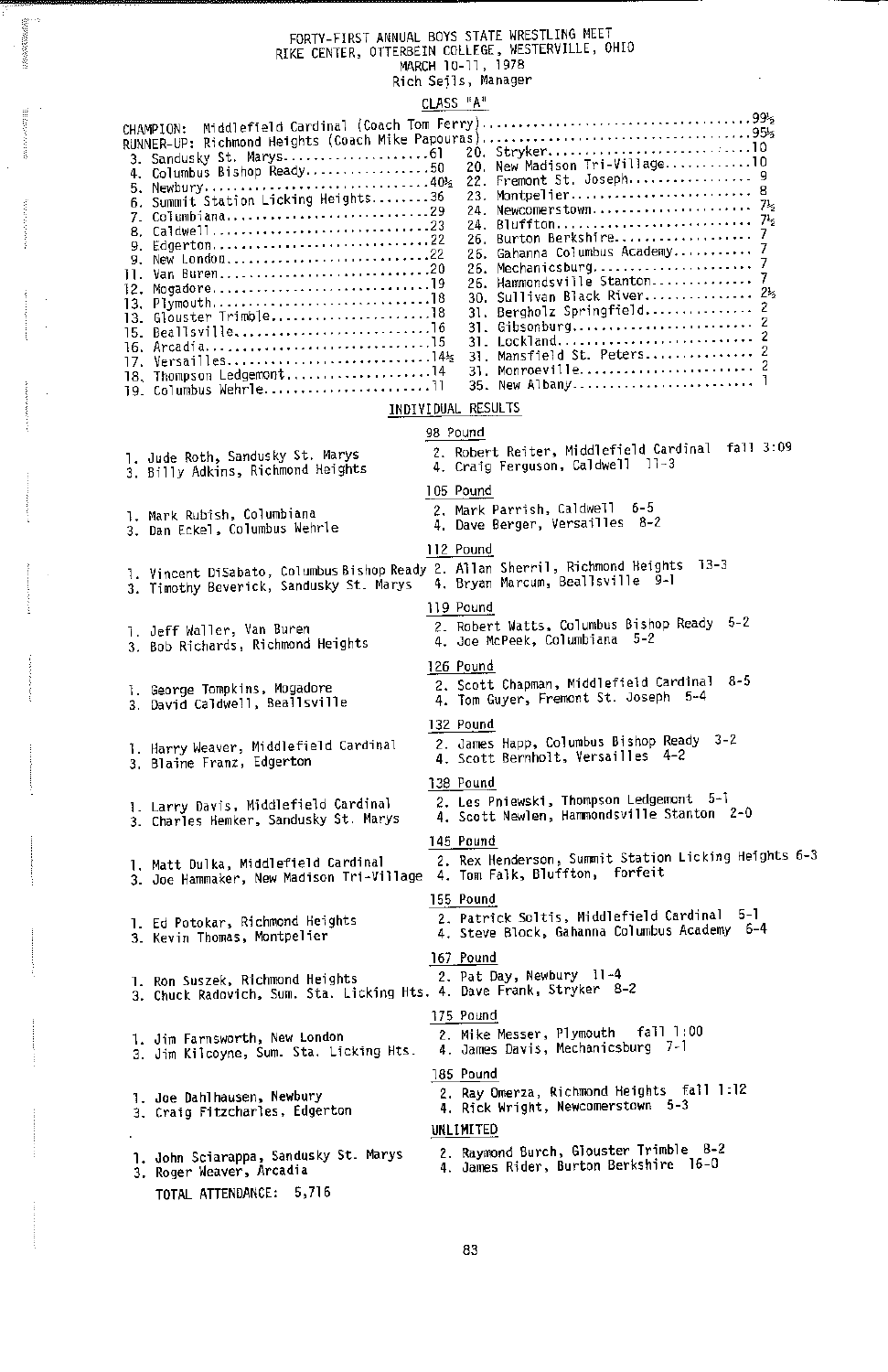# FORTY-FIRST ANNUAL BOK STATE WRESTLING MEET ST. JOHN ARENA, OHIO STATE UNIVERSITY MARCH 10-11, 1978 Dr. Charles L. Mand, Manager

### CLASS "AA"

|     | CHAMPION:                                                               |     |                               |     |
|-----|-------------------------------------------------------------------------|-----|-------------------------------|-----|
|     |                                                                         |     |                               |     |
|     | 3. Oregon Cardinal Stritch83%                                           |     | 32. New Concord John Glenn 11 |     |
|     | Medina Highland57                                                       |     | 34. Cincinnati Greenhills 10  |     |
| 5.  | $0$ rrville50                                                           |     | 34. Archbold 10               |     |
|     | 6. Beachwood46%                                                         | 34. | Barnesville                   | -10 |
|     | 7. Beloit West Branch46                                                 |     | 34. Plain City Jonathan Alder | 10  |
| 7.  | 0ak Harbor46                                                            |     | 34. Lisbon Beaver             | 10  |
|     | 9. Loveland Hurst28                                                     | 34. | Dayton Kiser                  | 10  |
|     | 10. Akron South26%                                                      | 40. | Delaware Buckeye Valley       | 9   |
| 11. | Olmsted Falls26                                                         |     | 40. Ashville Teays Valley     |     |
|     | 11. Peninsula Woodridge26                                               | 42. | Dayton Chaminade-Julienne     | 8   |
| 13. | $W$ auseon24                                                            | 42. | Cincinnati McNicholas         | 8   |
| 14. | $Chardon24$                                                             | 42. | Ontario                       |     |
|     | 15. Columbus Watterson23%                                               | 45. | Belpre                        | h   |
|     | 16. Cadiz23                                                             |     | 45. Tipp City Tippecanoe      | 6   |
| 17. | Columbia Station Columbia22%                                            | 47. | Bellaire                      |     |
|     | 18. Uhrichsville Claymont22                                             |     | 47. Genoa                     |     |
| 19. | Columbus Bexley19                                                       |     | 47. Blanchester               | а   |
|     | 20. Pemberville Eastwood185                                             |     | 47. Lewistown Indian Lake     |     |
|     | 21. Akron St. Vincent-St. Mary18                                        |     | 47. Lima Central Catholic     |     |
| 21. | Goshen $\ldots \ldots \ldots \ldots \ldots \ldots \ldots \ldots \ldots$ |     | 47. Martins Ferry             |     |
| 21. | Painesville Harvey18                                                    |     | 47. Warrensville Heights      |     |
| 24. | Coshocton15                                                             |     | 54. Ironton                   |     |
| 24. | Chagrin Falls Kenston15                                                 |     | 54. Circleville               | 2   |
|     | 24. Oberlin15                                                           | 54. | Dresden Tri-Valley            |     |
|     | 27. Swanton14}                                                          | 54. | Middletown Madison            |     |
|     | 28. Aurora135                                                           | 54. | New Richmond                  |     |
|     | 29. Apple Creek Waynedale13                                             | 54. | Cincinnati Reading            |     |
|     | 30. Huron12k                                                            |     | 54. Streetsboro               |     |
|     |                                                                         | 54. | Sycamore Mohawk               | 2   |
|     | 32. Holland Springfield11                                               |     | 54. Twinsburg Chamberlin      |     |

## CLASS "AAA"

| CHAMPION:<br>Lakewood St. Edward (Coach Howard Ferguson)94} |                                 |        |                                                             |  |
|-------------------------------------------------------------|---------------------------------|--------|-------------------------------------------------------------|--|
|                                                             |                                 |        | RUNNER-UP: Macedonia Nordonia (Coach Gary Watters)74        |  |
|                                                             |                                 |        | 3. Maple Heights54½ 35. Lima Shawnee11                      |  |
| 4.                                                          |                                 |        | Cincinnati St. Xavier52 <sup>1</sup> 2 35. Toledo Bowsher11 |  |
| 5.                                                          | Mentor Lake Catholic46%         |        | 39. Lyndhurst Brush102                                      |  |
|                                                             | 6. Fairview Park Fairview44%    |        |                                                             |  |
|                                                             | Clayton Northmont41             | 40.    |                                                             |  |
|                                                             | 7. Vermilion41                  | 42.    | Akron North 8 <sup>1</sup> 2                                |  |
|                                                             | Brunswick38 }                   | $43 -$ | Cincinnati Princeton 8                                      |  |
|                                                             | North Olmsted38%                | 43.    | Cuyahoga Falls 8                                            |  |
| 11.                                                         | Elyria38                        | 45.    | Willoughby South 7                                          |  |
| 12.                                                         | North Royalton34                | 46.    | Akron Buchtel 6                                             |  |
| 13.                                                         | West Chester Lakota, 2812       | 46.    | Kettering Fairmont West 6                                   |  |
| 14.                                                         | Youngstown Austintown-Fitch2712 | 46.    | Worthington 6                                               |  |
| 15.                                                         | Galloway Westland25             | 49.    | Toledo Rogers                                               |  |
| 16.                                                         | Grove City24%                   | 50.    |                                                             |  |
| 17.                                                         | Wadsworth24                     | 51.    | Madison                                                     |  |
| 18.                                                         | North Canton Hoover235          |        | 51. Alliance Marlington                                     |  |
| 19.                                                         | Mayfield23                      | 51.    | Oregon Clay                                                 |  |
| 20.                                                         | Westerville North22             | 51.    | Ravenna                                                     |  |
| 21.                                                         | Xenia20                         | 51.    | $Reynolds$ burg                                             |  |
| 22.                                                         | Cincinnati Elder18%             | 51.    | Sandusky Perkins                                            |  |
|                                                             | 22. Lorain Southview18%         | 57.    |                                                             |  |
|                                                             | 24. Akron East18                | 58.    | Akron Firestone<br>z                                        |  |
| 24.                                                         | Centerville18                   | 58.    | Cincinnati Sycamore<br>2                                    |  |
|                                                             | 26. Cleveland St. Joseph16      | 58.    | Cincinnati Woodward<br>7                                    |  |
|                                                             | 27. Alliance14                  | 58.    | Columbus Whetstone<br>2                                     |  |
| 27.                                                         | Bedford14                       | 58.    | Fairborn Baker                                              |  |
| 27.                                                         | Norton14                        | 58.    | Fairborn Park Hills                                         |  |
| 27.                                                         | Parma14                         | 58.    | Fremont Ross                                                |  |
| 31.                                                         |                                 | 58.    | Kent Roosevelt                                              |  |
| 32.                                                         | Cincinnati Walnut Hills12       | 58.    | Maumee<br>2                                                 |  |
| 32.                                                         | Garfield Heights12              |        | 58. Troy<br>2                                               |  |
| 34.                                                         | Warren Harding1112              |        | 58. West Carrollton                                         |  |
| 35.                                                         | Cincinnati Oak Hills11          |        | 58. Westerville South                                       |  |
|                                                             | 35. Eastlake North11            |        |                                                             |  |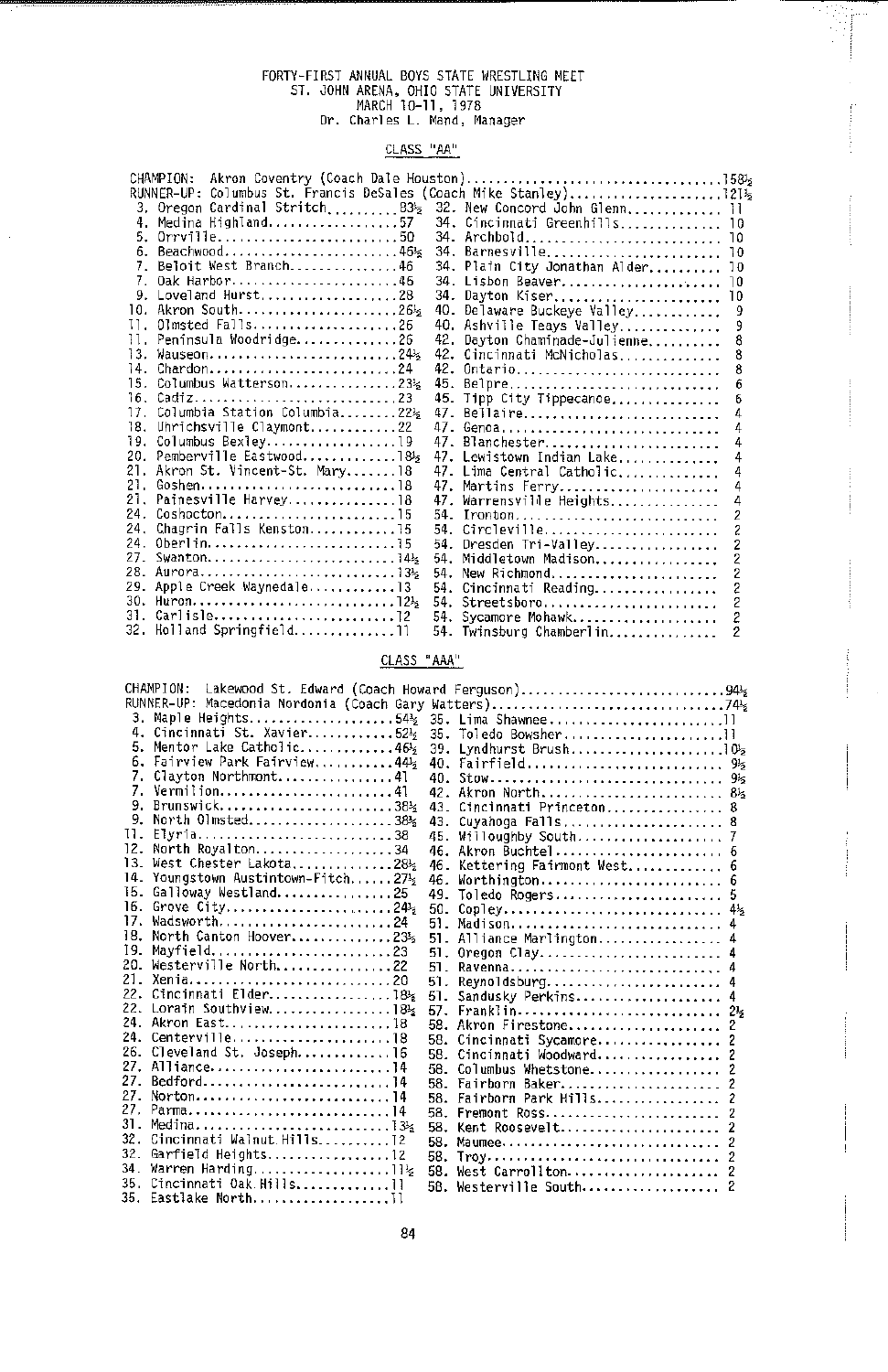CLASS "AA"

**MAGNETING** 

| INDIVIDUAL RESULTS |                                                                                                                     |  |            |                                                                                                                                                |  |  |
|--------------------|---------------------------------------------------------------------------------------------------------------------|--|------------|------------------------------------------------------------------------------------------------------------------------------------------------|--|--|
|                    |                                                                                                                     |  | 98 Pounds  |                                                                                                                                                |  |  |
|                    | 1. Mark Allison, Olmsted Falls<br>3. Doug Blay, Oak Harbor<br>5. Mark Ditcher, Uhrichsville Claymont                |  |            | 2. Dan May, Medina Highland fall 1:42<br>4. Jeff Early, Delaware Buckeye Valley<br>$15 - 2$<br>6. Randy Cole, Uniontown Lake 2-1               |  |  |
|                    |                                                                                                                     |  | 105 Pounds |                                                                                                                                                |  |  |
|                    | 1. Joe Ramos, Wauseon<br>3. Sal Settecase, Aurora<br>5. Kraig White, Columbus DeSales                               |  |            | 2. Ted Allen, Orrville 13-8<br>4. Phil Weirich, Oak Harbor OT ref.<br>6. Mike Stalnaker, Plain City Jonathan Alder 7-0                         |  |  |
|                    | 112 Pounds                                                                                                          |  |            |                                                                                                                                                |  |  |
|                    | 1. Mark Zimmer, Columbus DeSales<br>3. Mike Spurr, Akron Coventry<br>5. Kevin Barton, Oregon Cardinal Stritch       |  |            | 2. Bret Wyss, Beloit West Branch 19-6<br>4. Thomas Weiss, Beachwood 8-5<br>6. Jeff Fugate, Dayton Kiser 8-4                                    |  |  |
|                    |                                                                                                                     |  | 119 Pounds |                                                                                                                                                |  |  |
|                    | 1. Jim Derr, Oregon Cardinal Stritch<br>3. Frank Schneider, Columbus DeSales<br>5. Tom Baumgartner, Orrville        |  |            | 2. Mark Brady, Columbus Bexley - 6-1<br>4. Mike McCahan, Akron Coventry 2-0<br>6. Keith Hall, Painesville Harvey 4-2                           |  |  |
|                    |                                                                                                                     |  | 126 Pounds |                                                                                                                                                |  |  |
|                    | 1. Gus Kallai, Akron Coventry<br>3. John Moore, Oberlin<br>5. Randy Hoppel, Lisbon Beaver                           |  |            | 2. Rick Sorkin, Beachwood 2-1<br>4. Darryl Thames, Swanton 6-2<br>6. Rod Manley, Holland Springfield 6-4                                       |  |  |
|                    |                                                                                                                     |  | 132 Pounds |                                                                                                                                                |  |  |
|                    | 1. Randy Glover, Akron Coventry<br>3. Fred Shumaker, Columbus Watterson<br>5. Brian Fox, Carlisle                   |  |            | $7 - 3$<br>2. Jeff Hardy, Pemberville Eastwood<br>4. Tim Hall, Painesville Harvey 5-4<br>6. Richard Brock, Akron South 2-0 OT                  |  |  |
|                    |                                                                                                                     |  | 138 Pounds |                                                                                                                                                |  |  |
|                    | 1. Dave Talbott, Oregon Cardinal Stritch<br>3. Wade Corder, Coshocton<br>5. Joseph Rankin, Columbus Watterson       |  |            | 2. Mike Lamancusa, Beloit West Branch 6-5<br>4. Roger Richards, Columbus DeSales 8-4<br>6. Jerry Raiff, Dayton Chaminade-Julienne 4-3          |  |  |
|                    |                                                                                                                     |  | 145 Pounds |                                                                                                                                                |  |  |
|                    | 1. Mark Vetter, Chardon<br>3. Jerry Levine, Beachwood<br>5. Mike Houska, Medina Highland                            |  |            | 2. Rob LaPlante, Oregon Cardinal Stritch 5-1<br>4. Scott Edwards, Chagrin Falls Kenston 4-3<br>6. Ken Woodford, Martins Ferry fall 2:54        |  |  |
|                    |                                                                                                                     |  | 155 Pounds |                                                                                                                                                |  |  |
|                    | 1. Keith Foxx, Akron Coventry<br>3. John DiFeo, Akron St. Vincent-St. Mary<br>5. Brian Whitaker, Ontario            |  |            | 2. Joel Davia, Cadiz 4-3<br>4. George Bergman, Oregon Cardinal Stritch 4-3<br>6. Randy Breon, Ashville Teays Valley 12-9                       |  |  |
|                    |                                                                                                                     |  | 167 Pounds |                                                                                                                                                |  |  |
|                    | 1. Bill Potts, Akron Coventry<br>3. Mike Carman, Oak Harbor<br>5. John Kenning, Huron                               |  |            | 2. Steve Hochstetler, Orrville 7-3<br>4. Bob White, Columbia Station Columbia 0T ref.<br>6. Kenny Cowell, Archbold 7-3                         |  |  |
|                    | 175 Pounds                                                                                                          |  |            |                                                                                                                                                |  |  |
|                    | l. Mike Ciammiachella, Medina Highland<br>3. Mike Potts, Akron Coventry<br>5. Chris Gray, Columbia Station Columbia |  |            | 2. Jay Shoemaker, Columbus DeSales 4-2<br>4. Rick Henderson, Uhrichsville Claymont 2-1<br>6. Allen Logan, Barnesville 6-2                      |  |  |
|                    | 185 Pounds                                                                                                          |  |            |                                                                                                                                                |  |  |
|                    | 1. Jerry Burgy, Peninsula Woodridge<br>3. Brian Dowds, Columbus DeSales<br>5. Mike Green, Cincinnati McNicholas     |  |            | 2. Waymon Garrett, Akron South fall 3:41<br>4. Mike Scott, Akron Coventry 9-5<br>6. Rex Shiber, Cincinnati Greenhills default                  |  |  |
| UNLIMITED          |                                                                                                                     |  |            |                                                                                                                                                |  |  |
|                    | 1. Ron Troyan, Loveland Hurst<br>3. Mike Holcomb, Goshen<br>5. Kim Lance, Apple Creek Waynedale                     |  |            | 2. Tom Rohrbacher, Columbus DeSales 10-4<br>4. Jerry Crippen, New Concord John Glenn fall 4:30<br>6. Brett Powell, Beloit West Branch pin 2:44 |  |  |

85